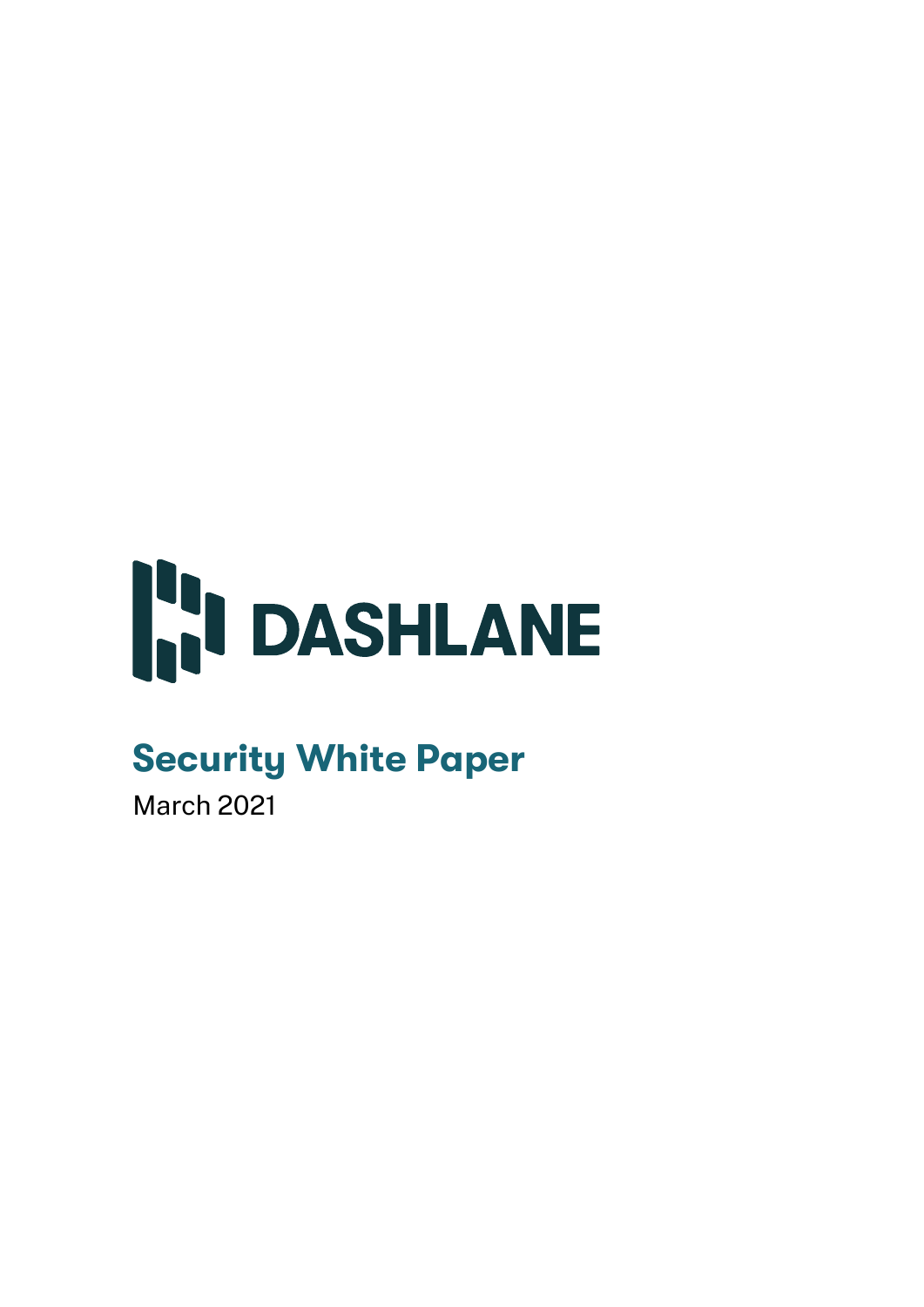## **Contents**

| 1 |      | <b>General Security Principles</b><br>4                         |    |  |  |  |  |
|---|------|-----------------------------------------------------------------|----|--|--|--|--|
|   | 1.1  |                                                                 | 4  |  |  |  |  |
|   | 1.2  |                                                                 | 4  |  |  |  |  |
|   | 1.3  |                                                                 | 5  |  |  |  |  |
|   | 1.4  | Use of 2FA Applications to Increase User Data Safety            | 5  |  |  |  |  |
|   | 1.5  |                                                                 | 5  |  |  |  |  |
|   | 1.6  |                                                                 | 6  |  |  |  |  |
|   | 1.7  |                                                                 | 7  |  |  |  |  |
|   | 1.8  |                                                                 | 10 |  |  |  |  |
|   | 1.9  | Use of 2FA Application to Secure the Connection to a New Device | 10 |  |  |  |  |
|   | 1.10 |                                                                 | 11 |  |  |  |  |
|   | 1.11 |                                                                 | 11 |  |  |  |  |
|   |      | 1.12 Using Password Changer to Further Increase User Security   | 12 |  |  |  |  |
|   |      |                                                                 | 14 |  |  |  |  |
|   |      |                                                                 | 14 |  |  |  |  |
|   |      | 1.14.1                                                          | 14 |  |  |  |  |
|   |      |                                                                 | 15 |  |  |  |  |
|   |      |                                                                 | 15 |  |  |  |  |
|   |      |                                                                 | 15 |  |  |  |  |
|   |      |                                                                 | 17 |  |  |  |  |
| 2 |      | <b>Impact on Potential Attack Scenarios</b><br>18               |    |  |  |  |  |
|   |      |                                                                 | 18 |  |  |  |  |
|   | 2.2  |                                                                 | 18 |  |  |  |  |
|   | 2.3  |                                                                 | 19 |  |  |  |  |
|   | 2.4  |                                                                 | 21 |  |  |  |  |
|   | 2.5  |                                                                 | 21 |  |  |  |  |
|   | 2.6  |                                                                 | 21 |  |  |  |  |
|   | 2.7  |                                                                 |    |  |  |  |  |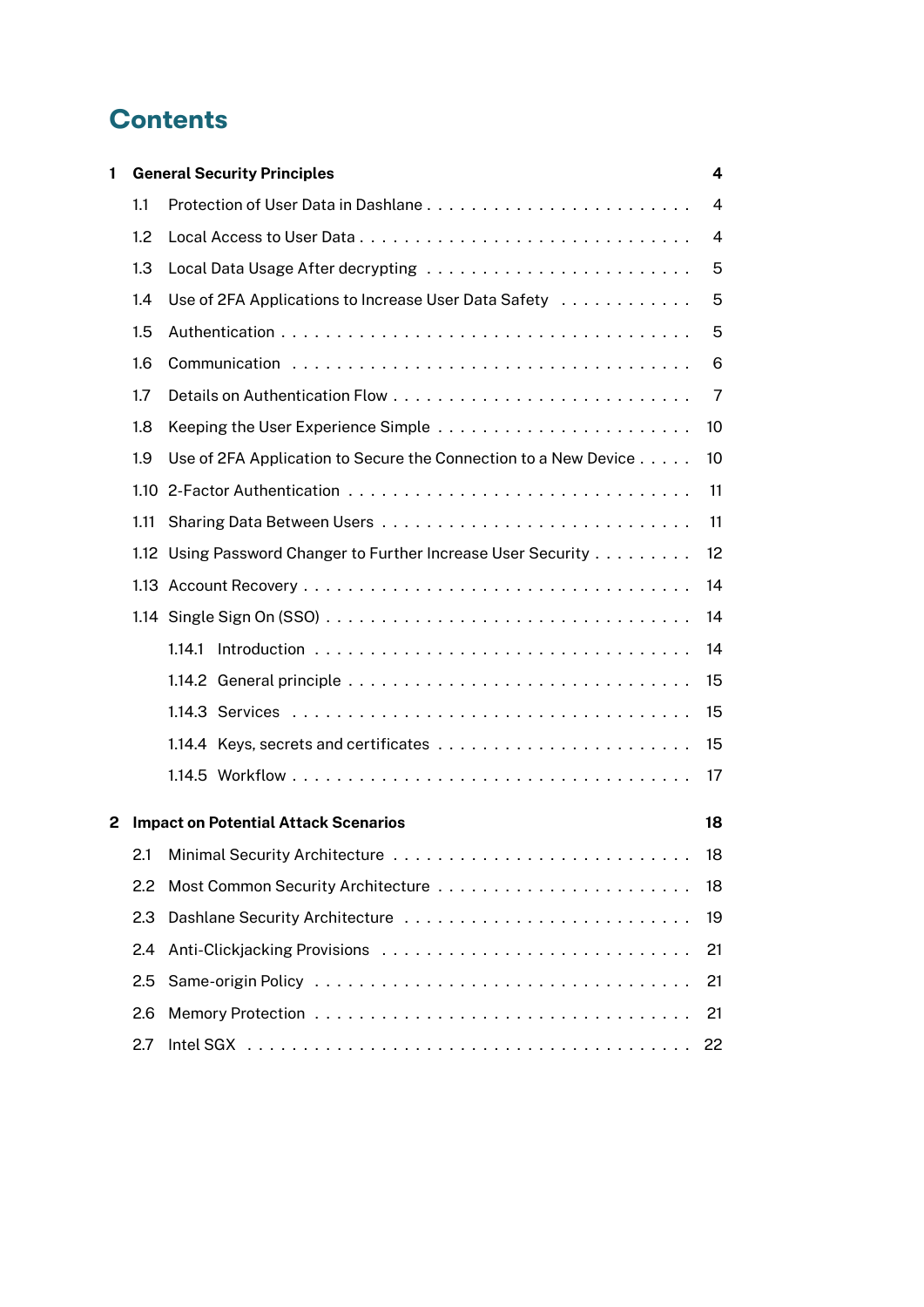## **Figures**

| 1  | Use of Authentication Mechanisms in Dashlane 7                      |  |
|----|---------------------------------------------------------------------|--|
| 2  |                                                                     |  |
| 3  |                                                                     |  |
| 4  |                                                                     |  |
| 5  |                                                                     |  |
| 6  |                                                                     |  |
| 7  |                                                                     |  |
| 8  |                                                                     |  |
| 9  | Potential Attack Scenarios With Minimal Security 18                 |  |
| 10 | Potential Attack Scenarios With Most Cloud Architecture 19          |  |
| 11 | Potential Attack Scenarios With Dashlane's Security Architecture 20 |  |

## **T[ables](#page-19-0)**

1 Benchmark of attempts to decrypt AES files using a Xeon1.87GHz (4 cores) 20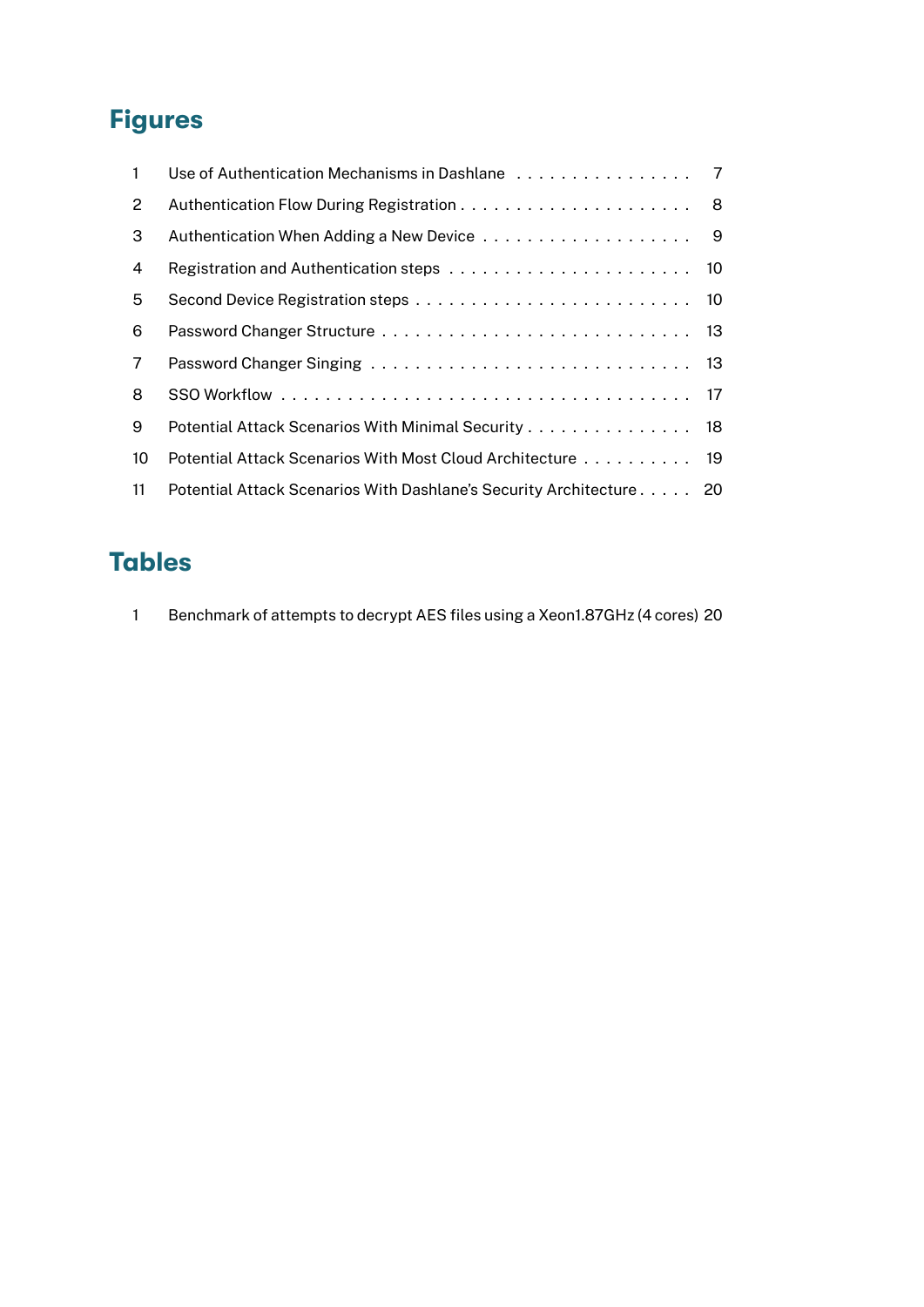## <span id="page-3-0"></span>**1 General Security Principles**

#### <span id="page-3-1"></span>**1.1 Protection of User Data in Dashlane**

Protection of user data in Dashlane relies on 4 separate secrets:

#### • The **User Master Password**:

- *▷* It is never stored on Dashlane servers, nor are any of its derivatives (including hashes).
- *▷* By default, it is not stored locally on disk on any of the user's devices; we simply use it to (de)crypt the local files containing the user data.
- *▷* It is stored locally upon user request when enabling the feature ''Remember my Master Password".
- *▷* In addition, we ensure that the user's Master Password is never transmitted over the internet [1].
- In some cases (local storage), we use an **Intermediate Key** (random 32-byte) encrypted with the derived Master Password.
- A unique **User Device Key** for each device enabled by a user:
	- *▷* Auto generated for each device.
	- *▷* Used for authentication.
- A **Local Secret Key** generated locally used to secure communication between the Dashlane application and the browser plugins. The key is exchanged using local visual pairing (and Diffie-Hellman) when needed.

### <span id="page-3-2"></span>**1.2 Local Access to User Data**

Access to the user's data requires using the **User Master Password** which is only known by the user. It is used to generate the symmetric Advanced Encryption Standard (AES) 256-bit key for encryption and decryption of the user's personal data on the user's device.

We use Webcrypto API for most browser based cryptography and the native libraries for IOS and Android.

On Windows and MacOS, the user's data encryption and decryption is performed using *OpenSSL*:

- A 32-byte salt is generated using the *OpenSSL*RAND\_bytes function for the desktop apps (encrypting) or reading it from the AES file (decrypting).
- The User Master Password is used, with the salt, to generate the AES 256-bit key that will be used for (en|de)cryption. We use Argon2d, by default, with the following parameters: iterations = 3, memory = 32Mo, parallelization = 2. We also support PBKDF2-SHA2 with 200,000 iterations.
- The 16-byte initialization vector is chosen randomly.
- Then, the data is (en|de)crypted using AES CBC-HMAC mode.
- When encrypting, the salt and the Initialization Vector (IV) are written in the AES file.

[1] The only derivatives of it that is sent over Internet is the final en-crypted vault, see in the next para-graphs how we ensure its resilience to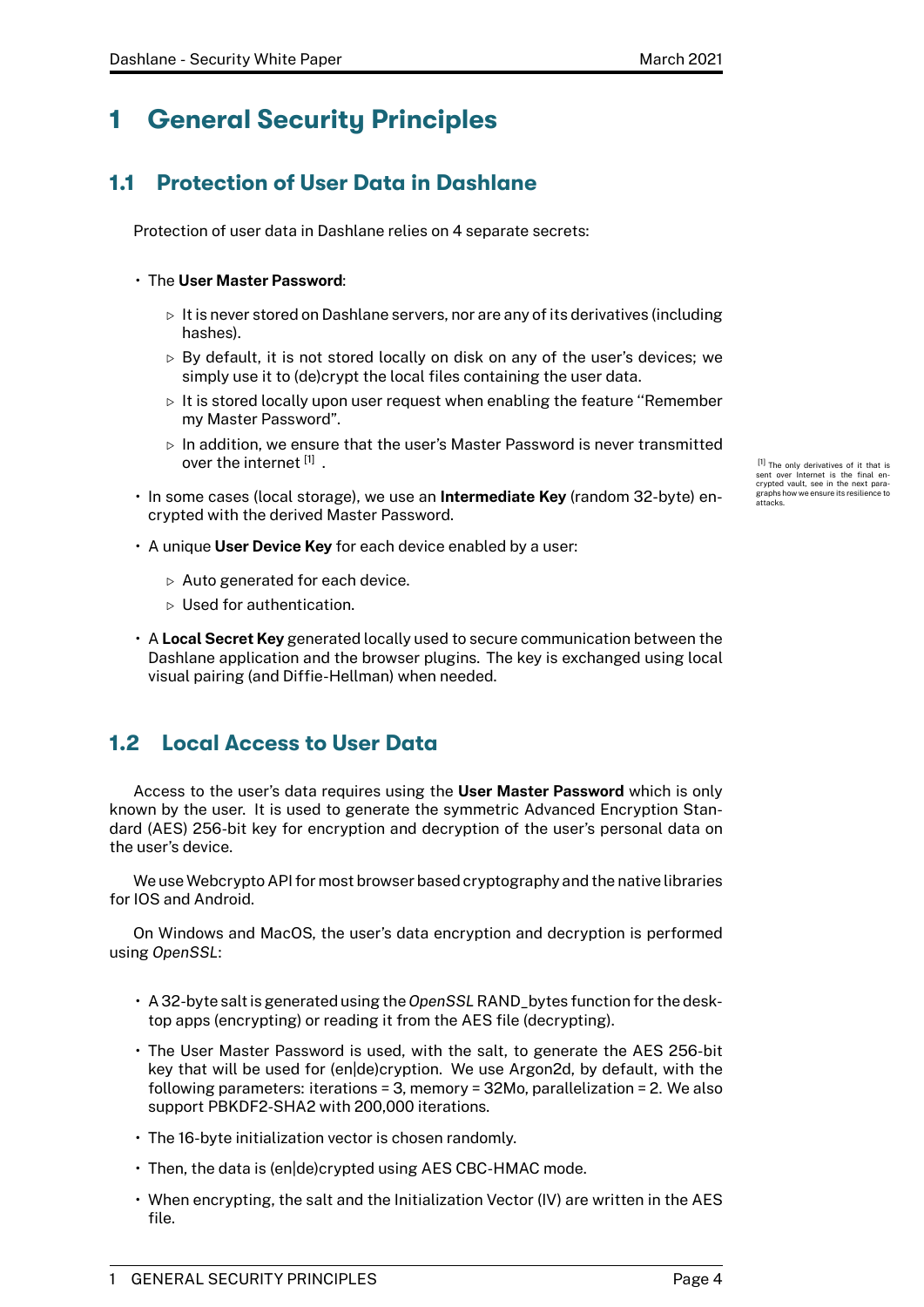#### **1.3 Local Data Usage After decrypting**

Once the user has input their Master Password locally in Dashlane and their user data has been decrypted, data is loaded in memory.

<span id="page-4-0"></span>The Dashlane client operates within significant constraints to use decrypted user data effectively and securely:

- Dashlane processes decrypt and access individual passwords to autofill them on websites or to save credentials without having to ask the user for the Master Password each time.
- The passwords are sent from different processes through named pipes or web sockets from core to plugins (but are encrypted using AES first).
- The Argon2d (or PBKDF2) derivation used to compute the AES keys adds significant latency (on purpose to protect against brute force attacks). See in paragraph *Memory Protection* for more on memory management.

#### **1.4 Use of 2FA [Applications](#page-20-2) to Increase User Data Safety**

<span id="page-4-1"></span>At any time, a user can link their account to a 2FA application on their mobile device (an example among others is Google Authenticator). All of their data, both the data stored locally and the data sent to Dashlane servers for synchronization purposes are then encrypted with a new key, which is generated by a combination of the **User Master Password** and a randomly generated key called the **User Secondary Key** stored on Dashlane server, as described in the following steps:

- The user links their Dashlane account with their 2FA application.
- Dashlane servers generate and store a **User Secondary Key**, which is sent to the user's client application.
- All personal data are encrypted with a new symmetric AES 256 bits key generated client side from both the **User Master Password** and the **User Secondary Key**.
- The **User Secondary Key** is never stored locally.
- The next time the user tries to log into Dashlane, they will be asked by Dashlane servers to provide a One-Time Password generated by the 2FA application. Upon receiving and verifying this One-Time Password, Dashlane servers will send the **User Secondary Key** to the client application, allowing the user to decrypt their data.

Doing so, user data can be decrypted only by having both the **User Master Password**, and the **2FA** application linked to the user's account.

#### **1.5 Authentication**

<span id="page-4-2"></span>As some of Dashlane's services are cloud-based (data synchronization between multiple devices for instance) there is a need to authenticate the user on Dashlane servers.

Authentication of the user on Dashlane servers is based on the **User Device Key** and has **no relationship with the User Master Password**.

When a user creates an account or adds a new device to synchronize their data, a new User Device Key is generated by the servers. The User Device Key is composed of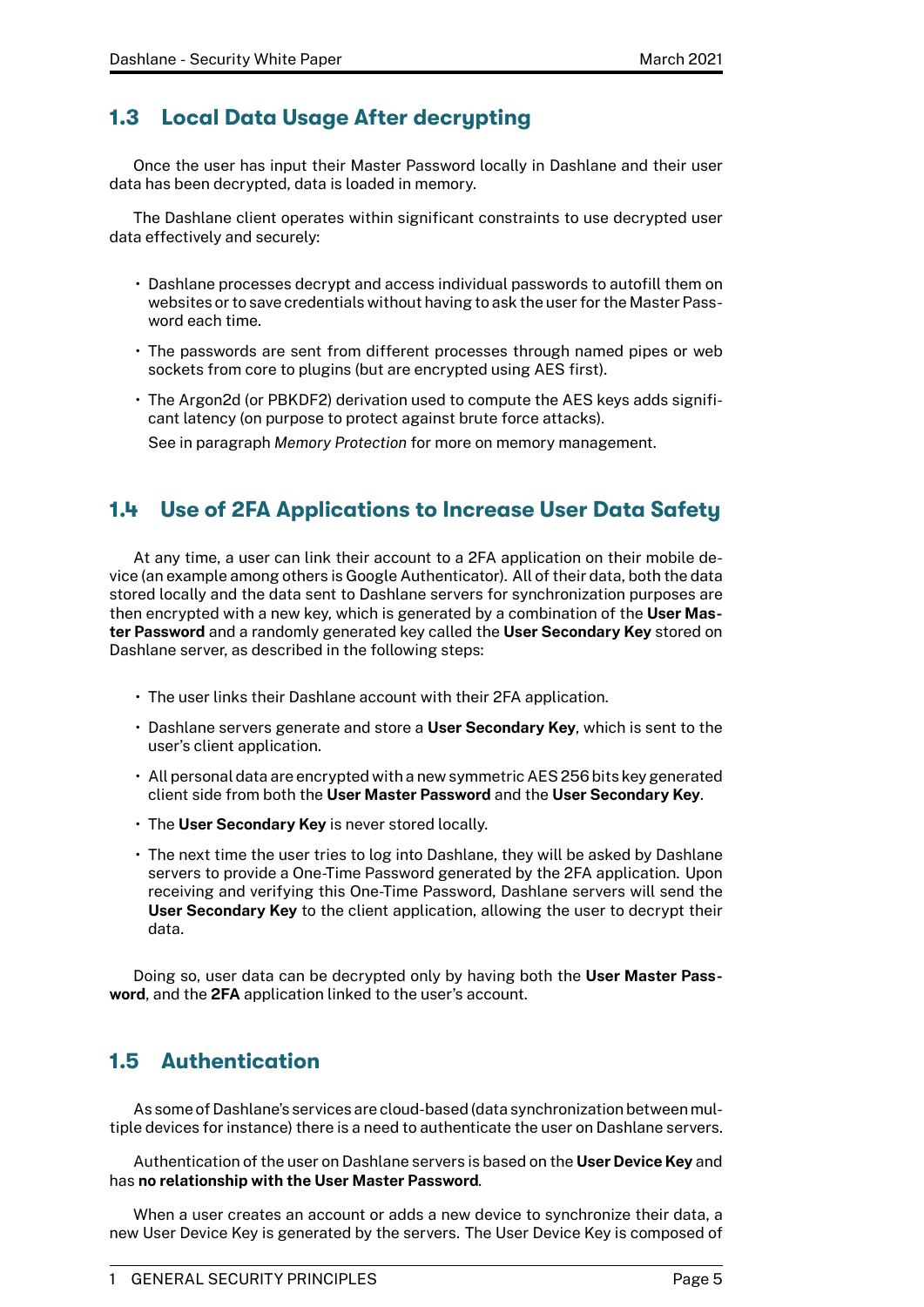40 random bytes generated using the *OpenSSL* RAND\_byte function. The 8 first bytes are the access key and 32 remaining bytes are the secret key.

This User Device Key is received by the user's device and is stored locally in the user data, encrypted as all other user data as explained earlier. On the servers' side, the secret key part is encrypted so that employees cannot impersonate a given user device. When a user has gained access to their data using their Master Password, Dashlane is able to access their User Device Key to authenticate them on our servers without any user interaction.

As a result, Dashlane does not have to store the user Master Password to perform authentication.

#### <span id="page-5-0"></span>**1.6 Communication**

All communications between the Dashlane application and the Dashlane servers are secured with HTTPS. HTTPS connections on the client side are performed using *OpenSSL*. On the server side, we use a *DigiCert* High Assurance CA-3 certificate [2] .

[2] Key Length: 2048-bit, Signature algorithm = SHA2 + RSA.

The HTTPS communications between Dashlane application and the Dashlane servers are using SSL/TLS connections.

Main TLS protocol steps are as follow:

- The client and the server negotiate to choose the best cipher and hash algorithm available on both side.
- The server sends a digital certificate.
- The client verifies the certificate by contacting a Certificate Authority.
- The client encrypts a random number with the server's public key and sends it to the server.
- The server decrypts this number, and both sides use this number to generate a symmetric key, used to encrypt and decrypt data.

Finally, communication between the Dashlane browser plugin and the Dashlane application is secured using with AES 256 using the *OpenSSL* library:

- A 32-byte salt is generated using the OpenSSL RAND\_bytes function (encrypting) or reading it from the inter-process message (decrypting).
- The **Dashlane Private Key** is used, with the salt, to generate the AES 256-bit key that will be used for (de|en)crypting.
- The IV is set to a random 16-byte value.
- Then, the data is (de|en)crypted using CBC-HMAC mode.
- When encrypting, the salt is written on inter-process message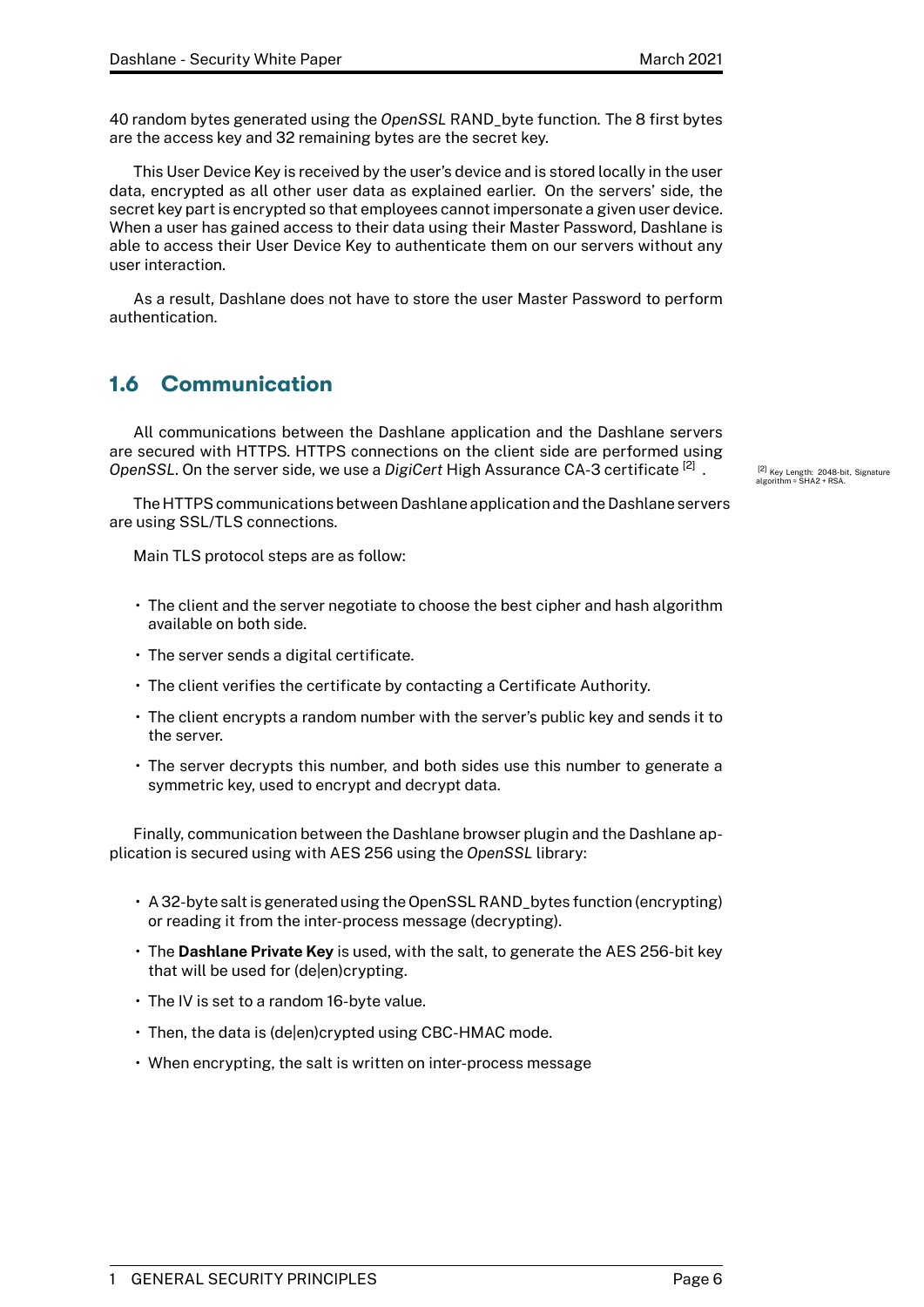<span id="page-6-1"></span>

Figure 1: Use of Authentication Mechanisms in Dashlane

## **1.7 Details on Authentication Flow**

<span id="page-6-0"></span>The initial registration for a user follows the flow described in Figure 2.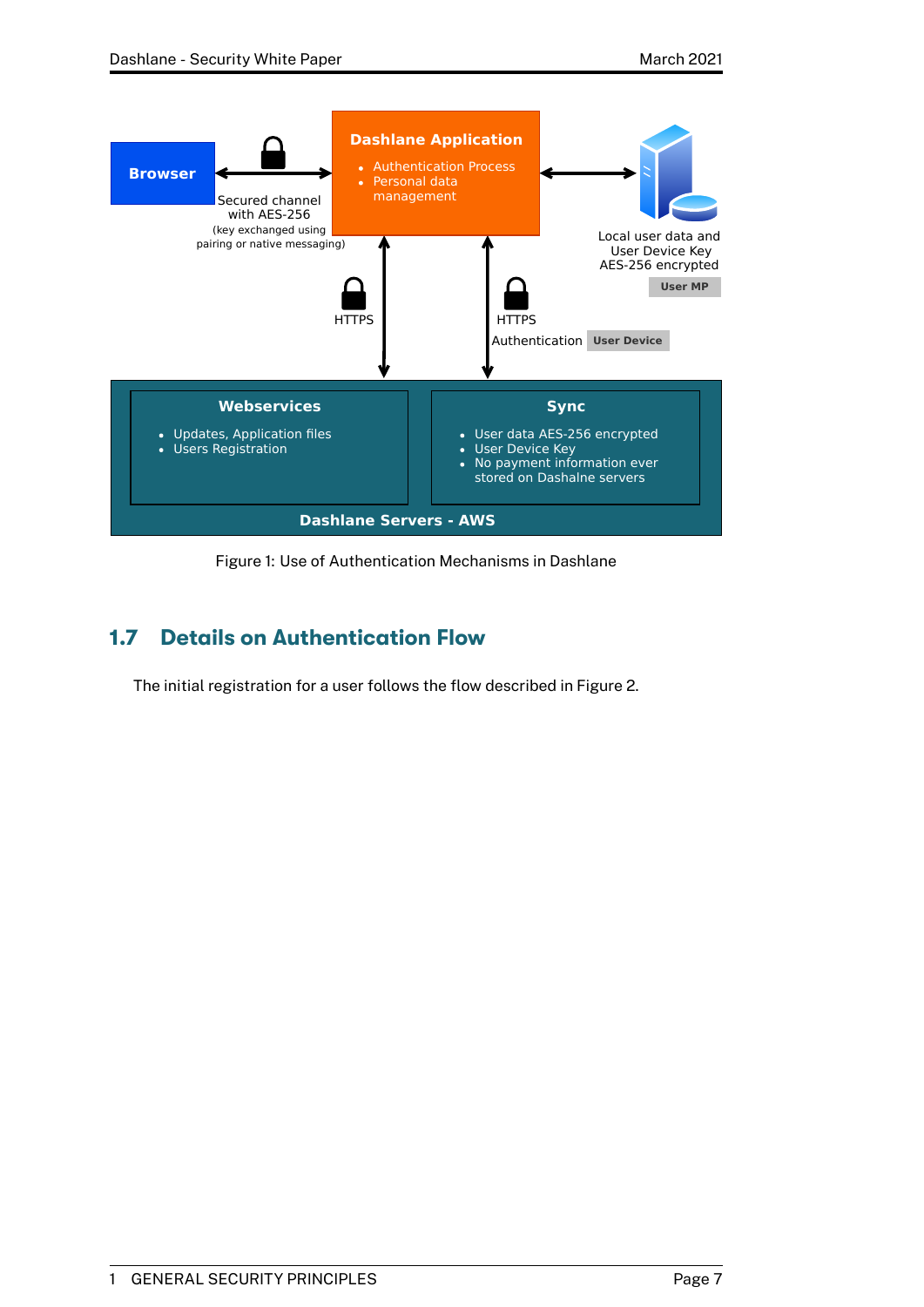<span id="page-7-0"></span>

Figure 2: Authentication Flow During Registration

As seen in Figure 2, the User Master Password is never used to perform server authentication, and the only keys stored on our servers are the User Device Keys.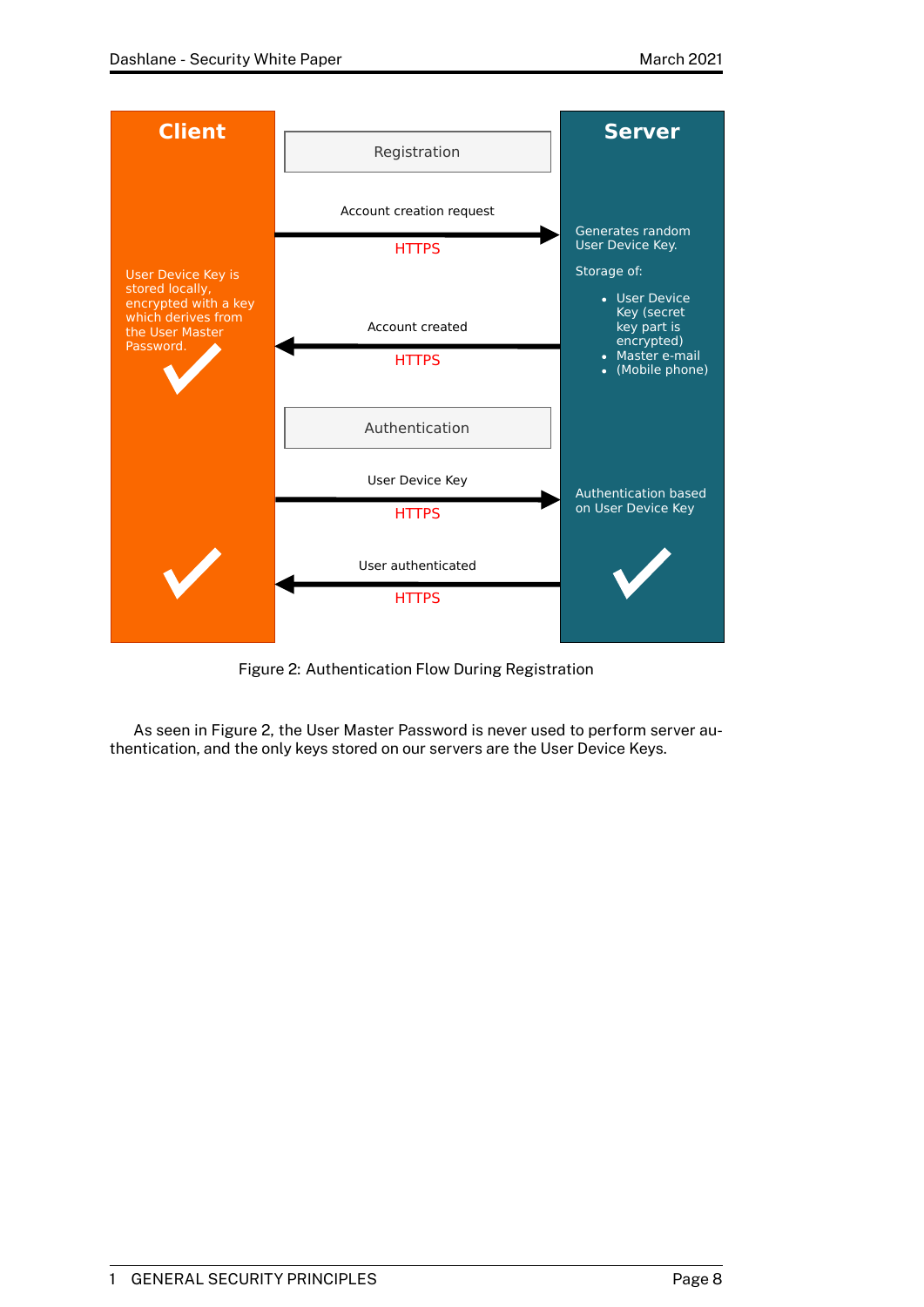<span id="page-8-1"></span>

Figure 3: Authentication When Adding a New Device

When adding a second device, the important point is that Dashlane needs to make sure the user adding the additional device is indeed the legitimate owner of the account. This is to gain additional protection in the event the User Master Password has been compromised and an attacker who does not have access to their already-enabled device is trying to access the account from another device.

As shown on Figure 3, when a user is attempting to connect to a Dashlane account on a device that has not yet been authorized for this account, Dashlane generates a One-Time Password (a Token) that is sent to the user either to the email address used to create the Dashlane account initially or by text message to the user's mobile phone if the user has c[hosen to](#page-8-1) provide their mobile phone number.

<span id="page-8-0"></span>In order to enable the new device, the user has to enter both their Master Password and the Token. Only once this two-factor authentication has been performed will Dashlane servers start synchronizing the user data on the new device. All communication is handled with HTTPS and the user data only travels in AES-256 encrypted form. Please note again that the User Master Password never transmits over the internet.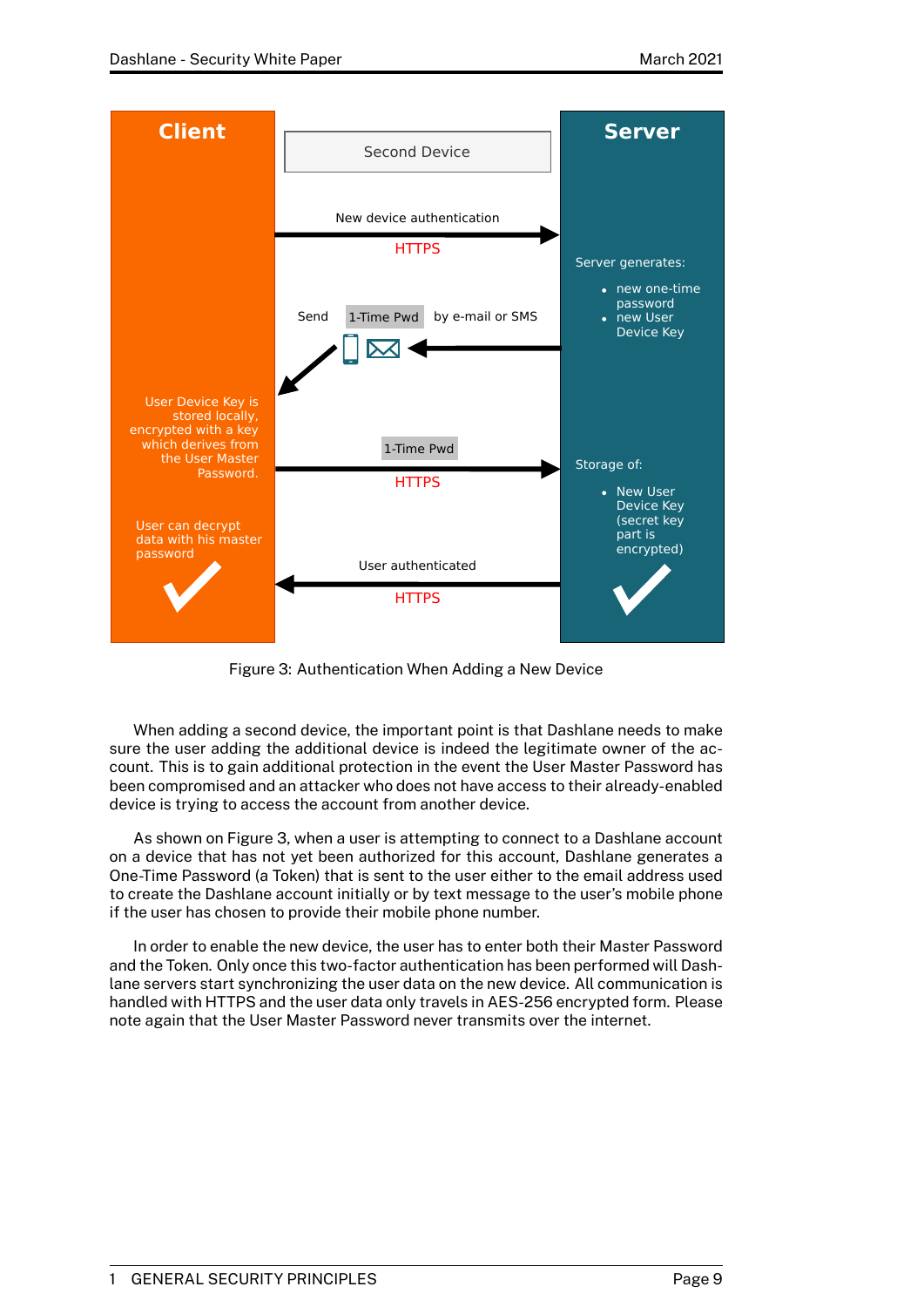#### <span id="page-9-1"></span>**1.8 Keeping the User Experience Simple**



<span id="page-9-2"></span>All along, our goal is to keep the user experience simple and to hide all the complexity from the user. Security is growing more and more important for users of cloud services but they are not necessarily ready to sacrifice convenience for more security.

| Registration                      |  |  |  |  |  |  |
|-----------------------------------|--|--|--|--|--|--|
| User enter his login and password |  |  |  |  |  |  |
| $\sqrt{2}$ 1-Time Pwd             |  |  |  |  |  |  |
| User enter the One-time password  |  |  |  |  |  |  |
| (3) User authenticated            |  |  |  |  |  |  |

Figure 5: Second Device Registration steps

Even though what goes on in the background during the initial registration steps is complex (see Figure 4), the user experience is very simple. All they have to do is to pick a (strong) Master Password, and all the other keys are generated by the application without user intervention.

When ad[ding an a](#page-9-1)dditional device, the process is equally simple while remaining highly secure through the use of two-factor authentication described in Figure 5.

#### **1.9 Use of 2FA Application to Secure the Conne[ction t](#page-9-2)o a New Device**

<span id="page-9-0"></span>At any time, a user can link their Dashlane account to a 2FA application on their mobile device. When they attempt to connect into a new device, instead of sending them a One-Time Password by email, Dashlane asks the user to provide a One-Time password generated by the 2FA application.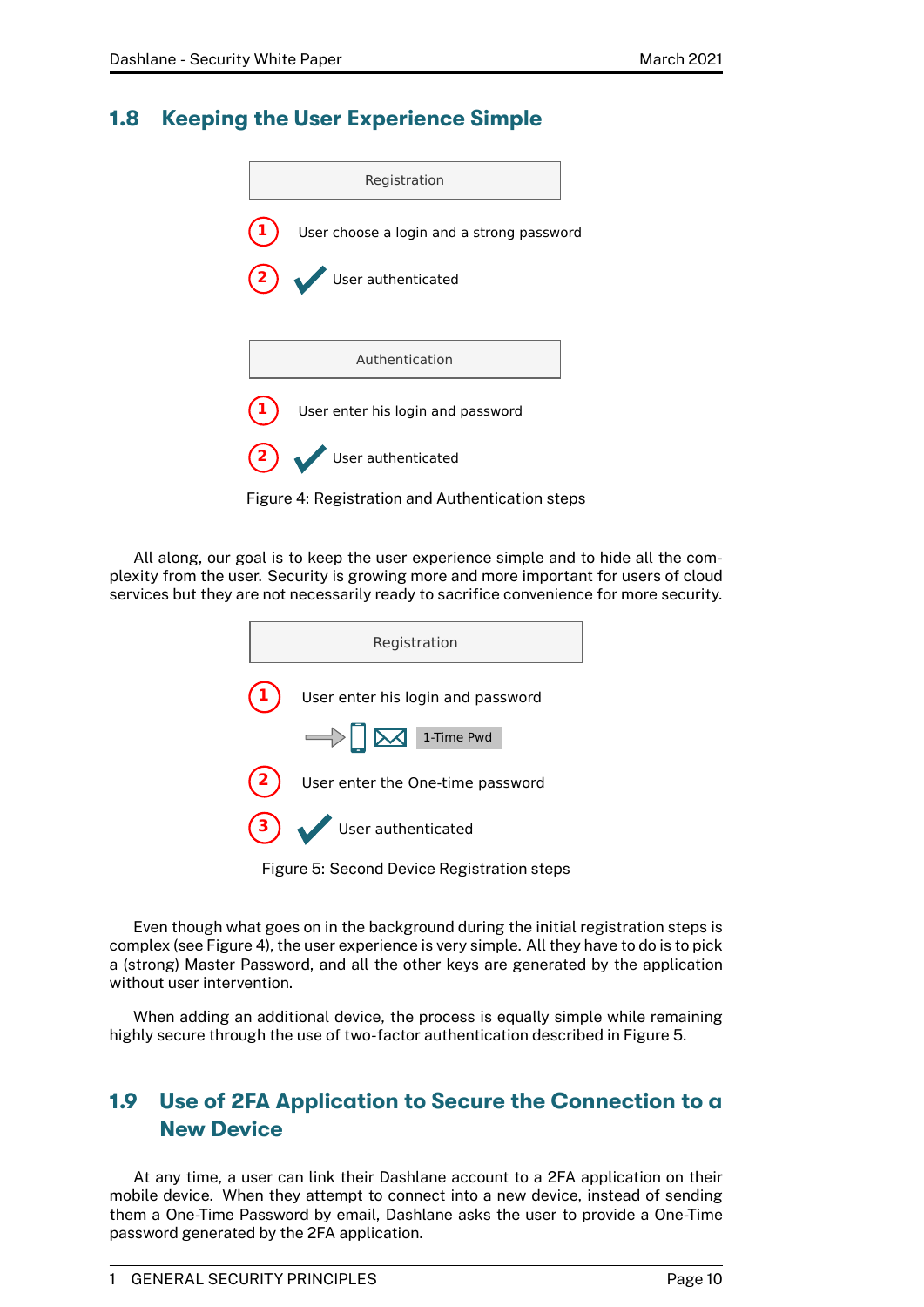After receiving and verifying the One-Time Password provided by the user, Dashlane servers will store the **User Device Key** generated by the client application, as described in Figure 5

#### **1[.10 2-](#page-9-2)Factor Authentication**

<span id="page-10-0"></span>Dashlane offers 2-Factor Authentication that can be activated from the security settings in the desktop application to force the usage of a second factor each time the user logs into Dashlane.

Supported two-factor methods include 2FA applications such as Google Authenticator or U2F compatible devices such as Yubikeys. U2F is an open protocol from the FIDO Alliance (https://fidoalliance.org). Dashlane is a member of the FIDO Alliance.

#### **1.11 Shar[ing Data Betwee](https://fidoalliance.org)n Users**

<span id="page-10-1"></span>Dashlane allows users to share credentials and secure notes with other users, or with groups of users, in such a way that Dashlane never directly accesses a user's data at any point. In fact, Dashlane's servers never have access to the content of shared data.

Dashlane's sharing relies on asymmetric encryption; upon account creation, a unique pair of public and private RSA keys are created by the Dashlane application for each user. The private key is stored in the user's personal data, and the public key is sent to Dashlane's servers. RSA public and private keys are generated using the OpenSSL function RSA\_generate\_key\_ex, using a key length of 2048 bits, with 3 as a public exponent.

Here is the process for a user, Alice, to share a credential with another user, Bob:

- Alice asks Dashlane's servers for Bob's public key.
- Alice generates a 256-bit AES key, using a cryptographically secure random function on each platform. This key is unique for each shared item and is called an ObjectKey.
- Alice encrypts the ObjectKey using Bob's public key, creating a BobEncryptedObjectKey.
- Alice sends the BobEncryptedObjectKey to Dashlane's servers.
- Alice encrypts her credential with the ObjectKey, using AES-CBC and HMAC-SHA2 creating an EncryptedCredential.
- Alice sends the EncryptedCredential to Dashlane's servers.
- When Bob logs in, Dashlane's servers inform him that Alice wants to share a credential with him. Bob must manually accept the item in his Dashlane application and sign his acceptance using his private key.
- Upon acceptance, Dashlane's servers send Bob the BobEncryptedObjectKey, and the EncryptedCredential.
- Bob decrypts the BobEncryptedObjectKey with his private key and gets the ObjectKey.
- Bob decrypts the EncryptedCredential with the ObjectKey and adds Alice's plain text credential to his own personal data.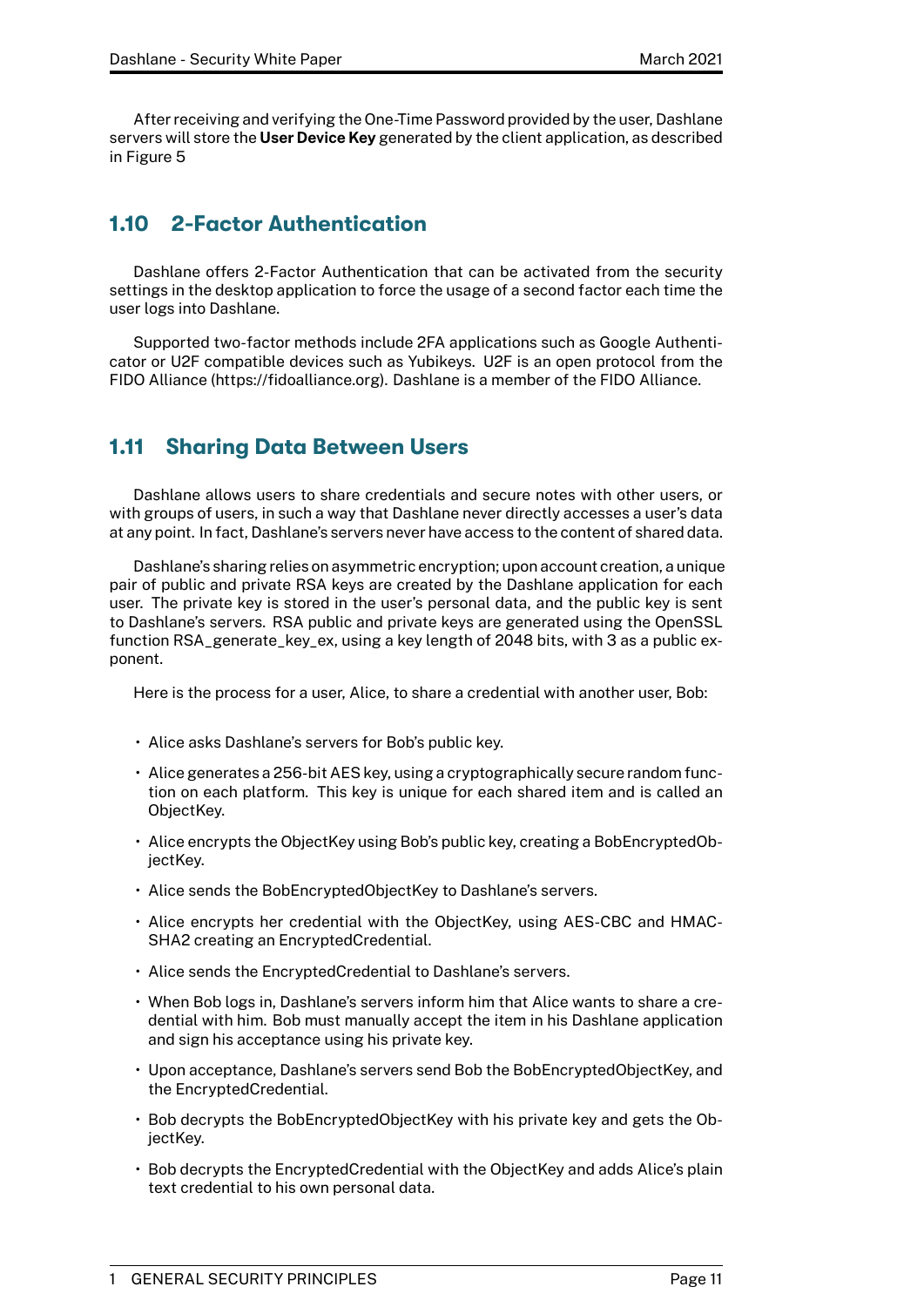Sharing data with a group of users follows the same security principle: Use a user's RSA public and private keys to send protected AES keys, sign a user's action, and use intermediary AES keys to exchange data.

To summarize:

- Each user has a pair of public and private RSA 2048-bit keys:
	- *▷* Public keys are used to encrypt information only a specific user can decrypt.
	- *▷* Private keys are used to sign actions users are performing.
- For each credential or secure note shared, an intermediary AES 256-bit key is created and used to perform data encryption and decryption.

### <span id="page-11-0"></span>**1.12 Using Password Changer to Further Increase User Security**

The Password Changer feature of Dashlane offers a 1-click experience to change a password for a particular website. This makes changing passwords for compromised websites easier, or can help to increase the strength of reused or weak passwords. Furthermore, it provides users a convenient way to regularly update their passwords without going through the hassle of manually updating passwords for accounts they have. Password Changer makes a very important, rarely followed security practice a lot easier.

Dashlane clients can download recipes from dashlane servers, which are scripts describing how-to change a password for a given website. Recipes are bundled into "Bundles", which the client can download. That way, dashlane has no knowledge of which recipes are used.

To change a password for a particular website, a Dashlane's client obtains the recipe by downloading a bundle (over HTTPS). Then, it generates a new password for the user, and will initiate a password change from the user device. Every action is done on the user device, Dashlane infrastructure has no knowledge of any communication between the device and the website for which the user is changing their password.

Actions executed are for instance clicking on links or button, filling fields or sending web request to the website.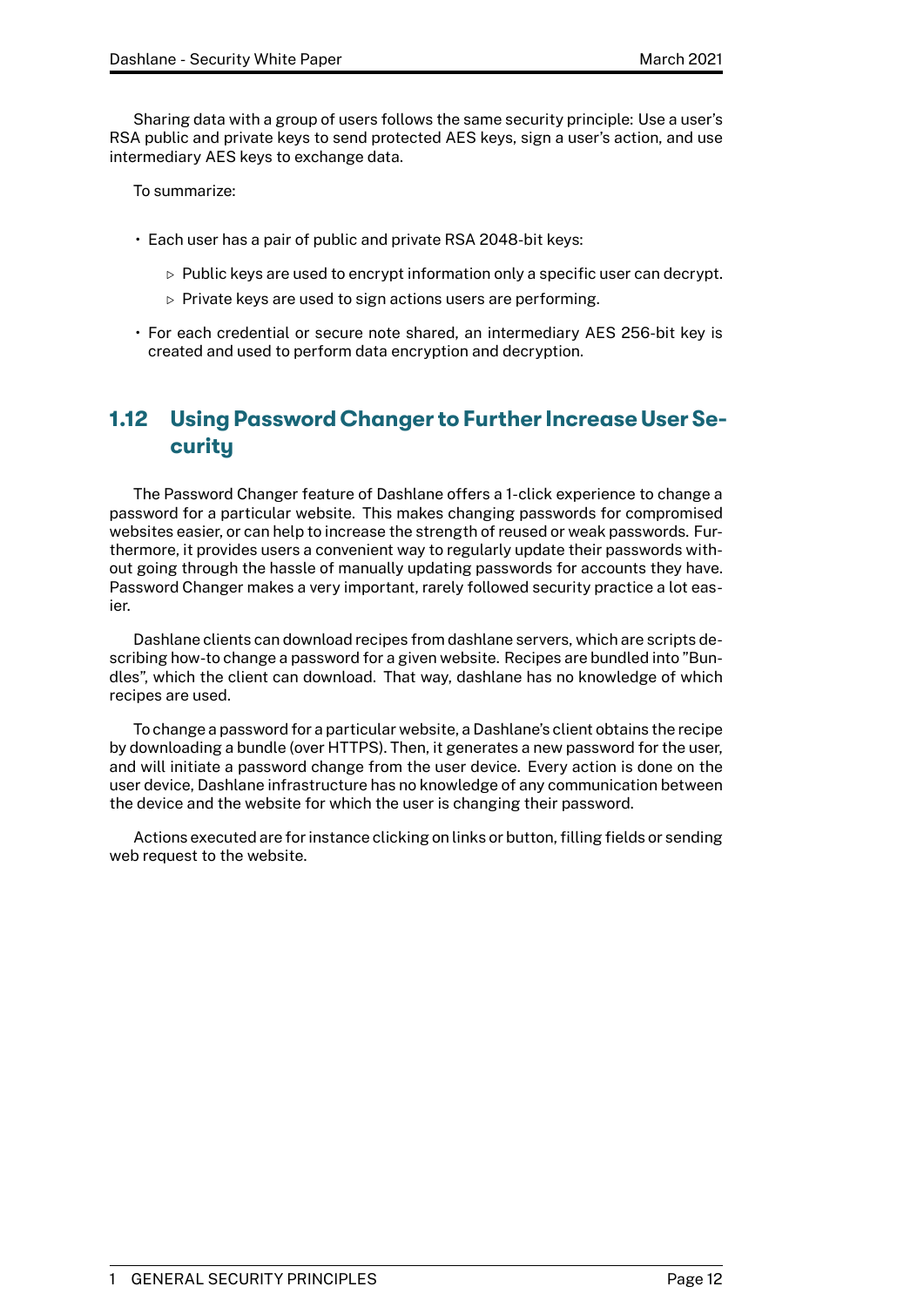<span id="page-12-0"></span>

Figure 6: Password Changer Structure

Since recipe act on websites, they contain sensitive instructions, care is taken to protect them from man-in-the-middle attack. Recipe bundle are signed with a private key and then are uploaded to our servers. The public key of the signature is embedded into Dashlane clients, allowing to check integrity of the recipe bundle.

<span id="page-12-1"></span>

Figure 7: Password Changer Singing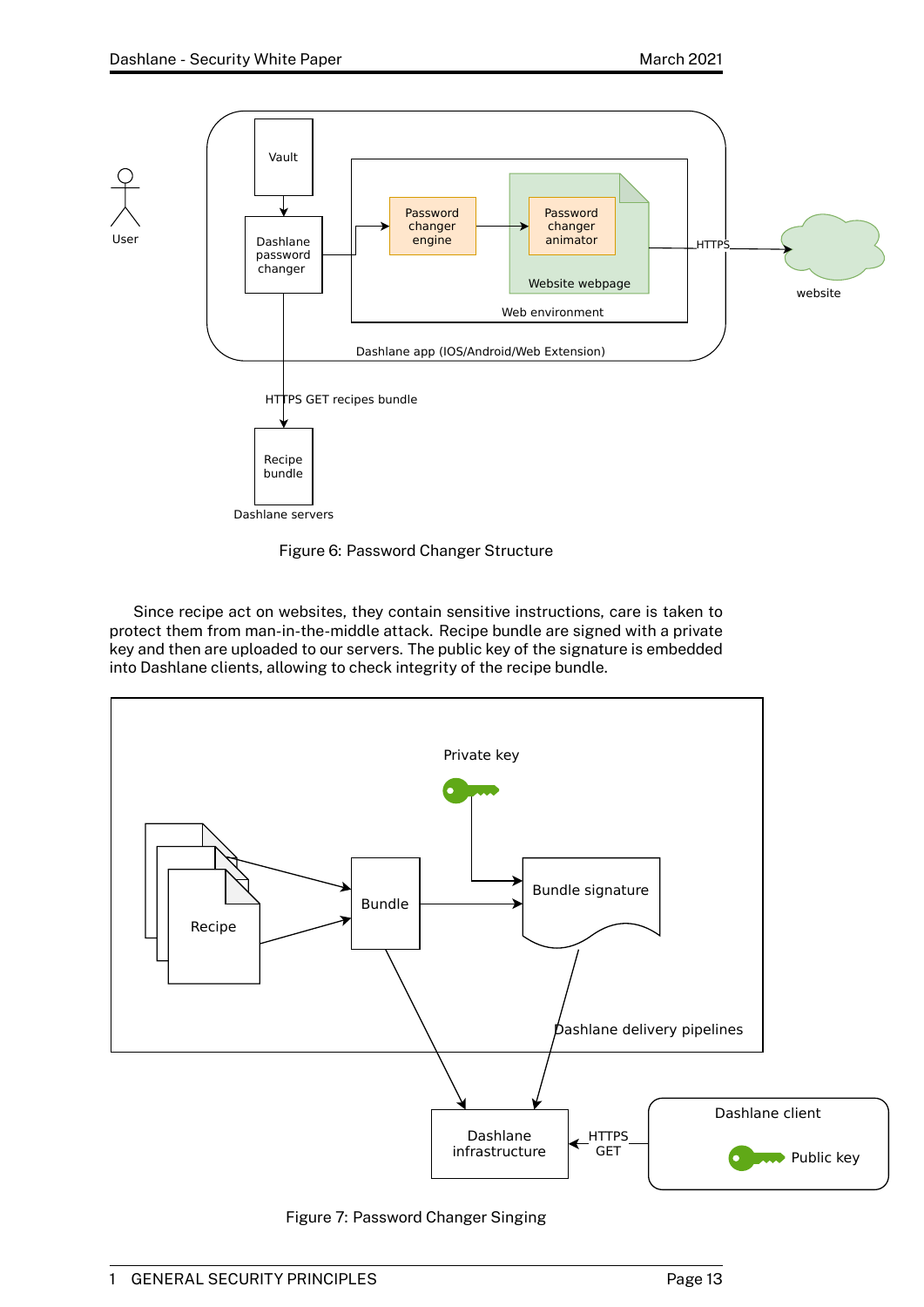#### <span id="page-13-0"></span>**1.13 Account Recovery**

Account Recovery allows Dashlane Business users to regain access to Dashlane by resetting their Master Password. Our patented process preserves a zero-knowledge architecture. Through Account Recovery, Master Passwords are never stored on any servers nor transmitted in any form.

Our solution allows users to reset their Master Password and recover the data stored on an authorized device. Account Recovery is an optional feature admins can activate for their Dashlane Business account in the Admin Console.

To enable recovery, the user's local key—itself encrypted with the user's Master Password—is also encrypted using a unique user recovery key, which is generated and used for all of the user's devices when they opt into Account Recovery. This user recovery key is then encrypted using a unique server-side recovery key, which is only known to Dashlane and the user's client devices. When an admin enables Account Recovery, their public key is used to encrypt the server-side recovery key which, as aforementioned, was already used to encrypt the user's recovery key. An admin can then, via their private key, later access the user's recovery key protected by the server-side recovery key.

When a user requests Account Recovery, they are asked to verify their account and create a new Master Password. A critical step of the recovery process is the verification of the identity of the user. It is up to the admin, acting as a trusted third-party, to ensure the user requesting recovery is indeed the owner of the account. If an admin approves the request, the server-side recovery key, which protects the user's recovery key, is securely exchanged from the admin to the user through a public/private key system. On the user's device, the user's recovery key is then decrypted using the serverside recovery key, provided by Dashlane after the user's identity and request have been validated. The user's recovery key is then used to decrypt the user's local key, which in turn is used to decrypt the user's data. The recovered data is then re-encrypted with the new Master Password and re-synced to the Dashlane servers.

As this process involves a Master Password change, all of the user's devices have to be registered once again to Dashlane for the user to access their newly encrypted data.

Important privacy note: the Account Recovery process relies on the Admin being a trusted Third-Party. In case the Dashlane Admin has access to both the user's device and the user's email used as a Dashlane account, he would be in a position to trigger an Account Recovery from the user's device and get access to the user's vault and personal data.

#### <span id="page-13-1"></span>**1.14 Single Sign On (SSO)**

#### <span id="page-13-2"></span>**1.14.1 Introduction**

Dashlane Business supports login with Single Sign On (SSO), using any SAML 2.0 enabled IDP.

In a single sign-on setup, the user doesn't have to input a Dashlane Master Password. Instead, a random key is generated at account creation. This key (the data encryption key) is delivered to the Dashlane Application after the user successfully logs in to the IDP, and is used as a symetric encryption key to encrypt and decrypt the user data.

This section details how the key is stored and delivered to the user in order to make sure that the zero knowledge principle is maintained.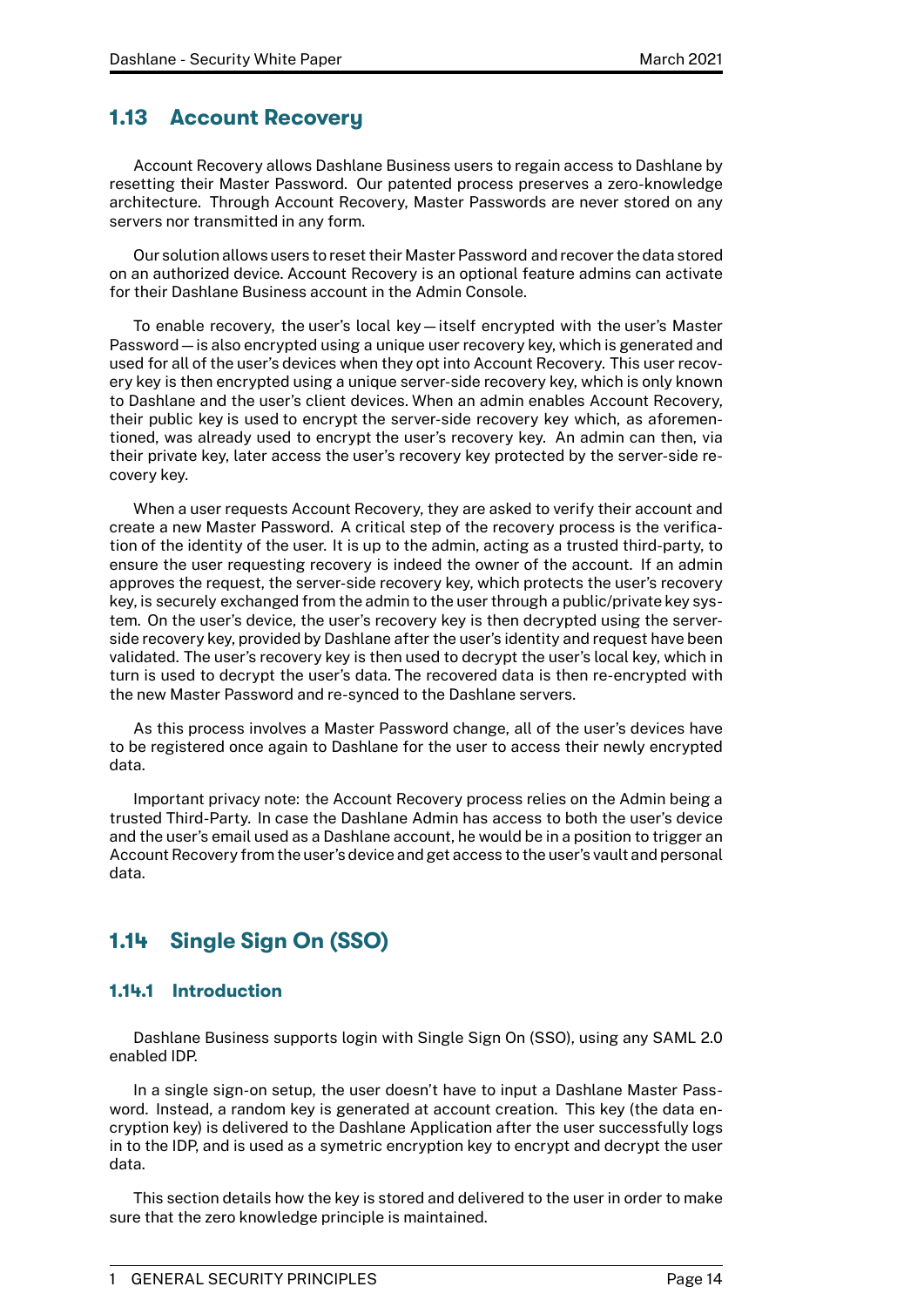#### <span id="page-14-0"></span>**1.14.2 General principle**

In order to avoid storing all the keys in one place, the data encryption key is composed of 2 parts:

- 64 random bytes hold by the SSO connector.
- 64 random bytes hold by Dashlane's servers, in the cloud.

The SSO connector is a server component that the customer operates (either in the cloud or on premise). It acts as the service provider in the SAML 2.0 flow. After a successfull authentication to the SSO Connector using SAML, the first part of the key is delivered to the Dashlane Client Application, along with a token that allows to get the second part from the Dashlane Server.

Once both parts of the keys are retrieved by the Client Application, they are XORed together, and the resulting 64 bytes are used as a symetric key to encrypt and decrypt user data.

This system ensure zero-knowledge as the first part of the key is only known by the SSO Connector and the Client Application, both of which are managed by the customer.

It also makes sure that a compromised SSO Connector cannot be used to fetch the keys of users without leaving traces on Dashlane Servers (an API call to Dashlane Server is required to fetch the second part of the key).

#### <span id="page-14-1"></span>**1.14.3 Services**

**Dashlane Server / API (API)** The servers operated by Dashlane in the cloud, where user data is stored encrypted.

**SSO Connector (SP)** A service acting as the service provider in the SAML 2.0 flow. The service is distributed by Dashlane, but hosted and managed by the customer on premise or in the cloud.

**Identity Provider (IdP)** The SAML 2.0 identity provider (e.g. ADFS, Azure AD, Okta) of the customer. This service is not provided by Dashlane. It is operated by the customer or by a third party.

#### <span id="page-14-2"></span>**1.14.4 Keys, secrets and certificates**

**IdP key and certificate (IdP\_Key / IdP\_Cert)** Public and private keys of the IdP. The private key is hold by the IdP, while the certificate needs to be provided to the SP in the configuration file. It is used by the IdP to sign and by the SP to verify the SAML assertions.

**Master SP Key / SSO Connector Key (master\_sp\_key)** A 64 bytes secret key, generated randomly by the Team Admin Console (client side). It is stored in the configuration file of the SP, and is only known by the Team Admin. It is used by the SP to encrypt/decrypt the user\_sp\_key before storing them in the API.

**User SP Key (user\_sp\_key)** A 64 bytes secret key, generated randomly by the SP. It is stored encrypted in the API.

**User Server Key (server\_key)** A 64 bytes secret key, generated randomly by the client. It is stored unencrypted in the API.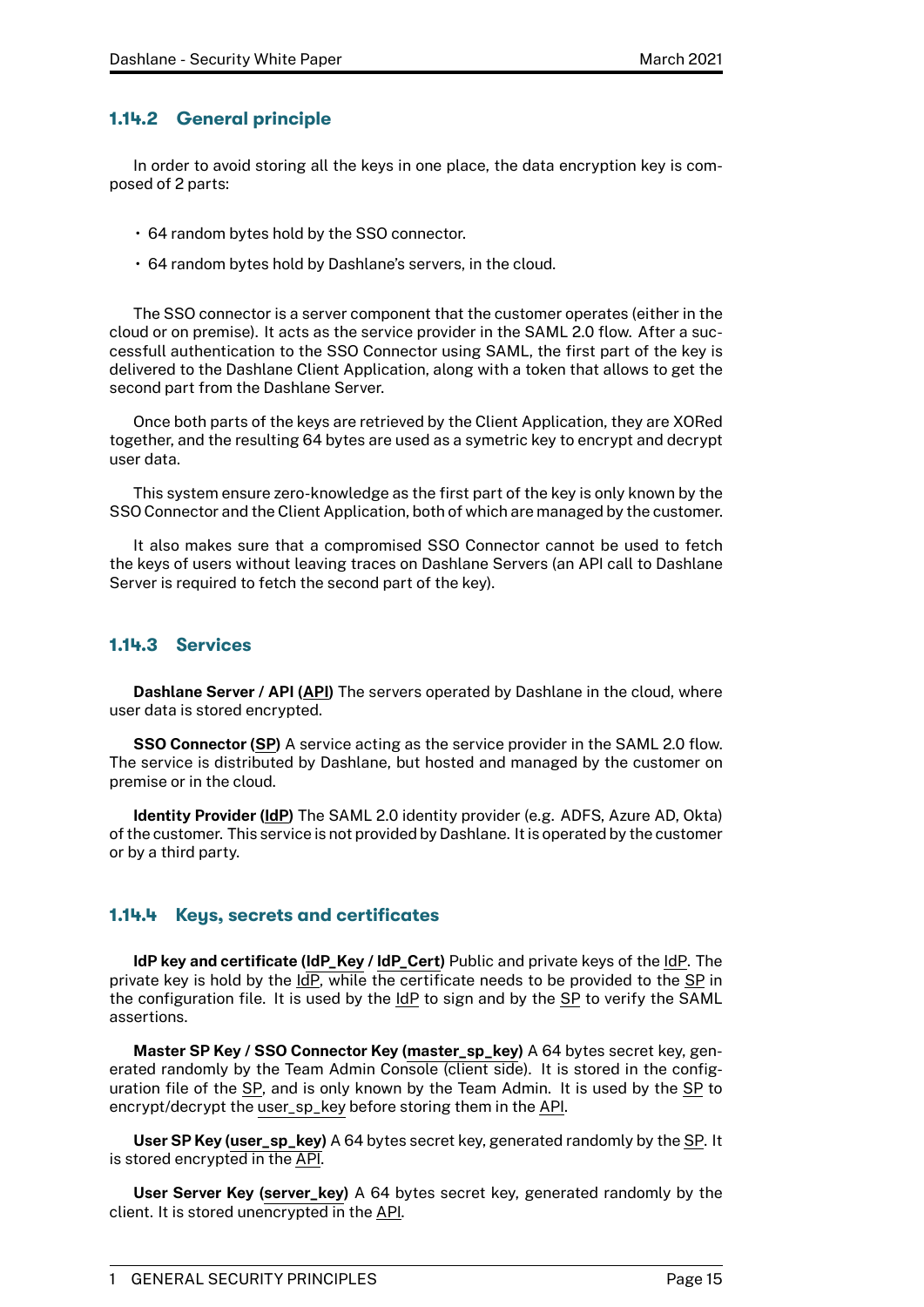<span id="page-15-0"></span>**User vault key (vault\_key)** user\_sp\_key XOR server\_key. It is used by the client to encrypt/decrypt user's data before storing them in the API.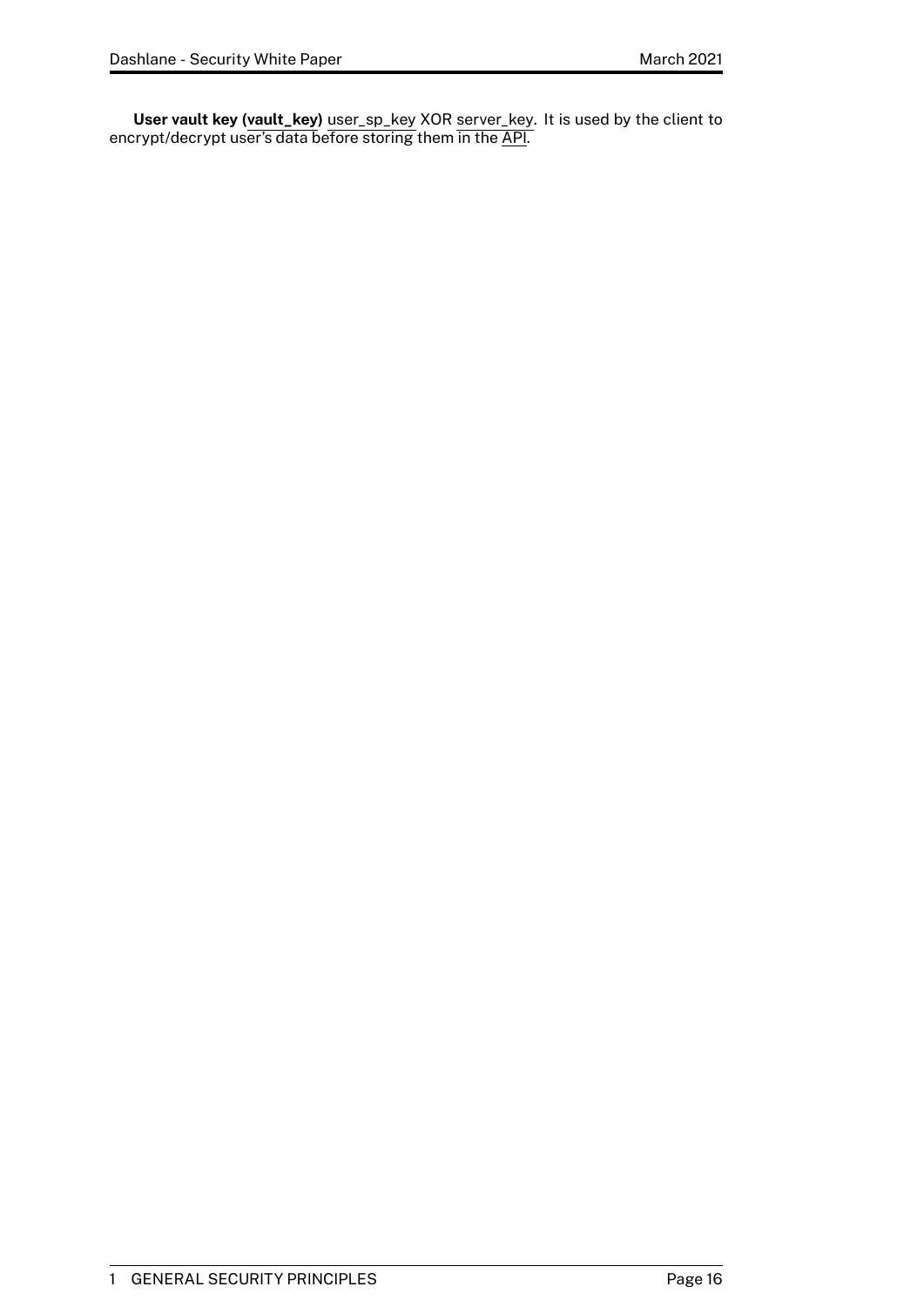#### <span id="page-16-0"></span>**1.14.5 Workflow**

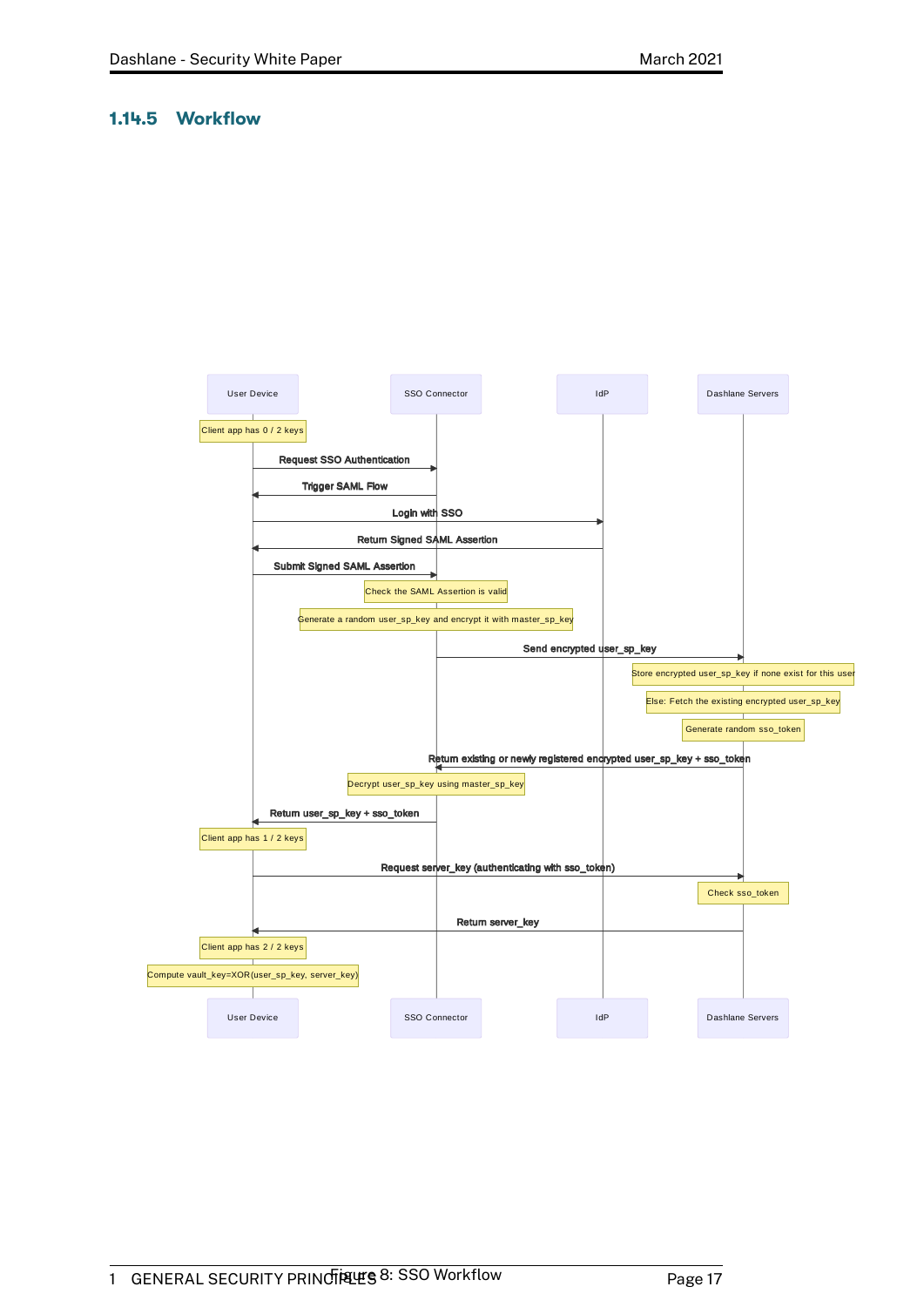## <span id="page-17-0"></span>**2 Impact on Potential Attack Scenarios**

Today, cloud-based services make various choices to encrypt their user data. These choices have important consequences in terms of security.

#### <span id="page-17-1"></span>**2.1 Minimal Security Architecture**

Cloud services can use a **single private secret**, usually under their control, **to encrypt all user data**. This is obviously a simpler choice from an implementation standpoint, plus it offers the advantage of facilitating **deduplication** of data which can provide important economic benefits when the user data volume is important. Obviously, this is not an optimal scenario from a security standpoint since if the key is compromised (hacker attack or rogue employee), all user data is exposed.

<span id="page-17-3"></span>

Figure 9: Potential Attack Scenarios With Minimal Security

### <span id="page-17-2"></span>**2.2 Most Common Security Architecture**

A better alternative is to use a different key for each user. The most common practice is to ask the user to provide a (strong) Master Password and to derive the encryption key for each user from their Master Password. However, to keep things simple for the user, many services or applications tend to also use the user's Master Password as an authentication key for the connection to their services. This implies that an attacker could access a user's vault by just knowing the master password. It could also easily lead to implementation errors (missing salt/rainbow tables attacks, wrong/weak hashing, etc.).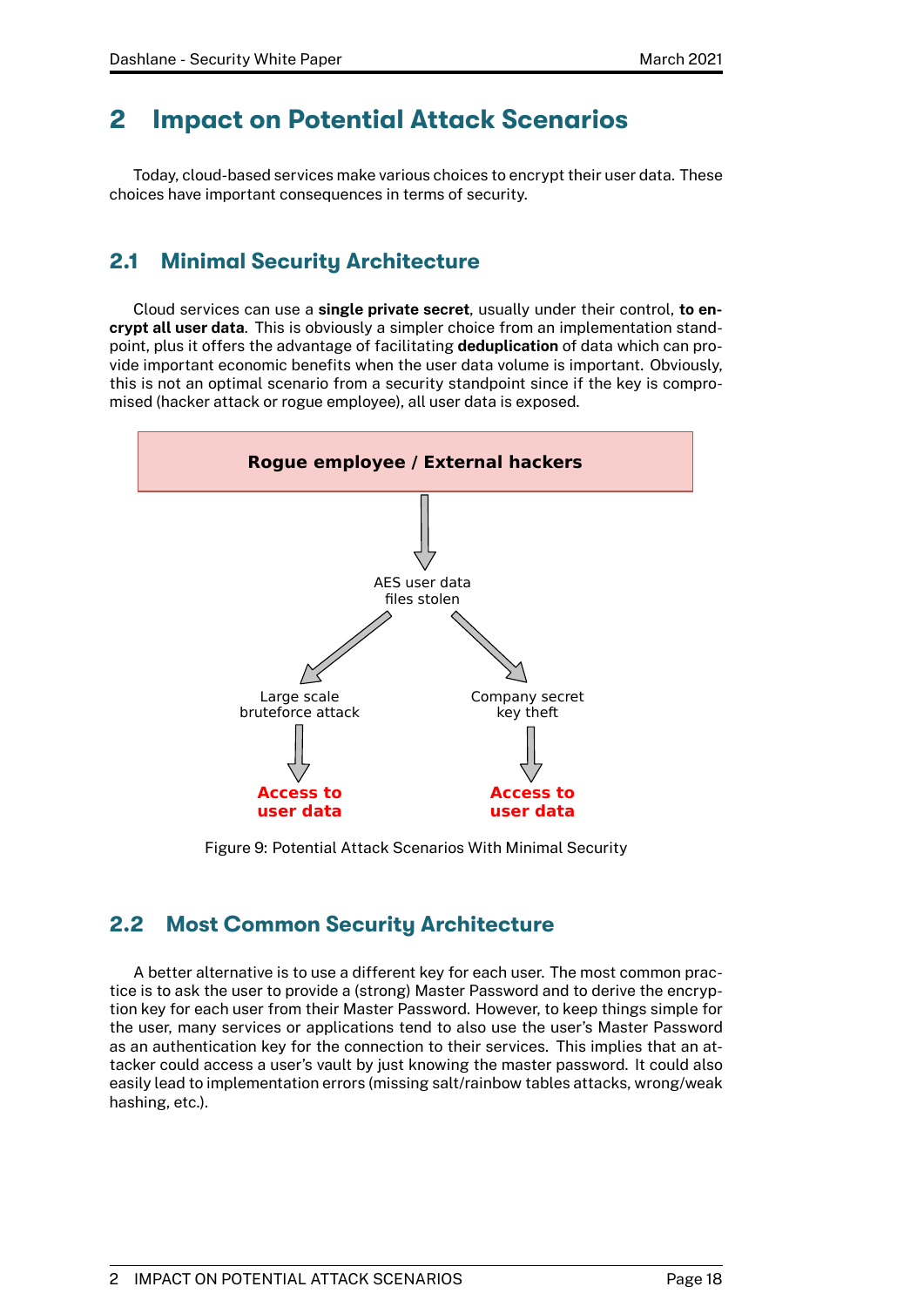

Figure 10: Potential Attack Scenarios With Most Cloud Architecture

#### **2.3 Dashlane Security Architecture**

<span id="page-18-0"></span>In order to make this attack scenario impossible, we have made the decision to separate the key used for user data encryption and the key used for server based authentication (see Figure 11). The user data is encrypted with a key which is a derivative of the User Master Password. A separate User Device Key (unique to each device-user couple) is used to perform authentication on Dashlane Servers. This User Device Key is automatically generated by Dashlane. As a result:

- Encryption keys for user data are not stored anywhere.
- No Dashlane employee can ever access user data.
- User data is protected by the Master Password even if Dashlane's servers are compromised.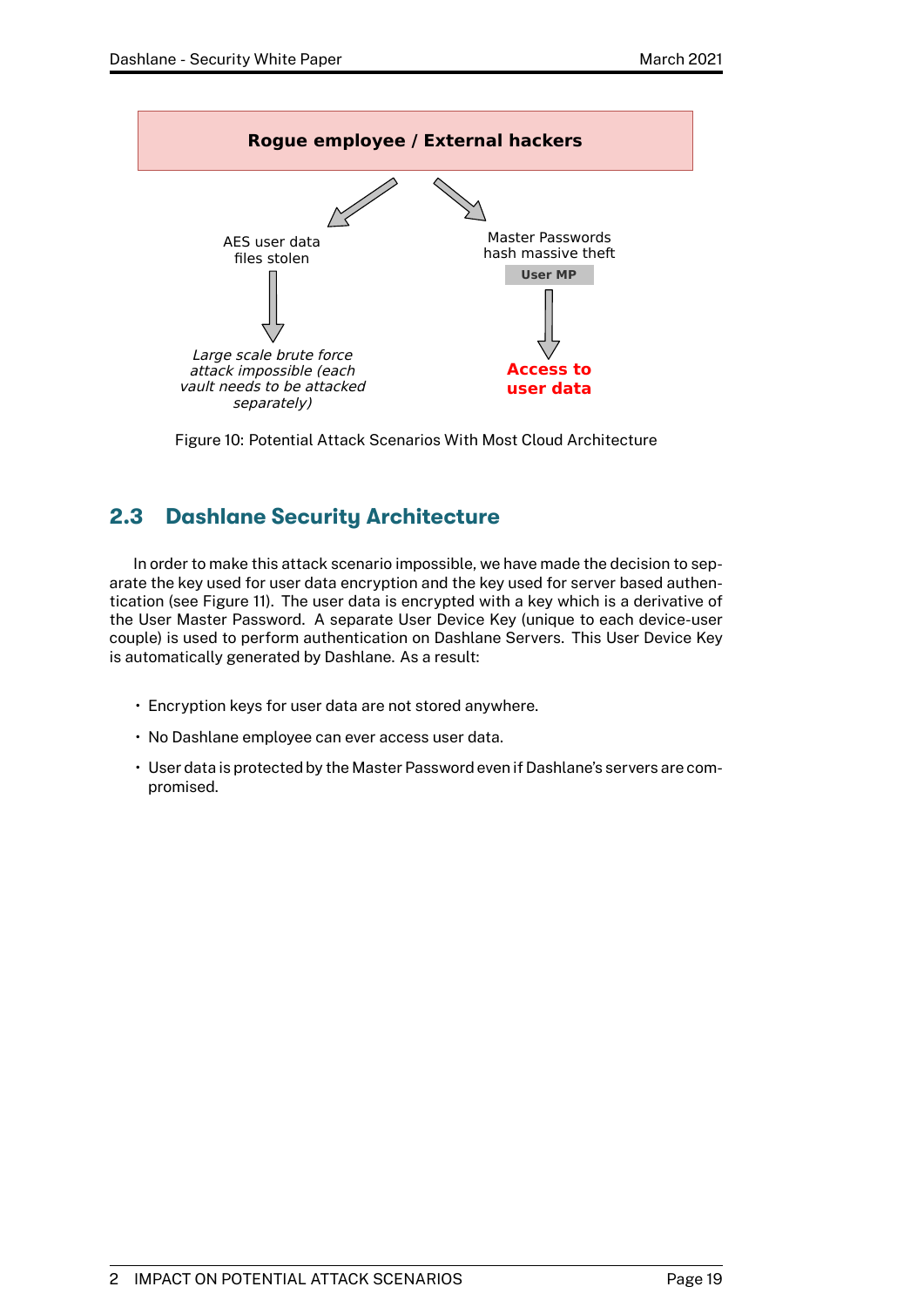<span id="page-19-0"></span>

Figure 11: Potential Attack Scenarios With Dashlane's Security Architecture

Even if this scenario happens, a rogue employee or an external hacker would have a very hard time executing a brute force or dictionary attack on the AES user data files, as we use the Argon2d (or PBKDF2-SHA2) algorithm. As the user data are encrypted using a salted key which is a derivative of their User Master Password, no rainbow attacks are possible.

As an example, this is a benchmark of attempts to decrypt AES files using a Xeon 1.87GHz (4 cores):

|                                                                  | Time to get the password on a Xeon 1.87 GHz (4 cores) |                                   |                                                                        |  |
|------------------------------------------------------------------|-------------------------------------------------------|-----------------------------------|------------------------------------------------------------------------|--|
| Type of brute force attack                                       | <b>AES 256</b>                                        | Argon2 (3 itera-<br>tions, 32 Mb) | with<br><b>AES</b><br>256<br>PBKDF2-SHA2<br>with<br>200,000 iterations |  |
| 4 million-term dictionary                                        | 2.8 seconds                                           | 46 days                           | $\sim$ 450 hours                                                       |  |
| Alphanumerical (small caps +<br>digits) password of 7 characters | 15.7 hours                                            | 111,669 years                     | $\sim$ 1,000 years                                                     |  |
| Alphanumerical (small caps +<br>digits) password of 8 characters | $23.6$ days                                           | 6,923, 519 years                  | $\sim$ 45,000 years                                                    |  |

Table 1: Benchmark of attempts to decrypt AES files using a Xeon1.87GHz (4 cores)

This table represents the time it would take on a Xeon 1.87 GHz (4 cores) to break a password used to protect Dashlane user data. Without using Argon2 or PBKDF2, those numbers show that even with a strong password, an attacker would be able to crack the user password in less than a month.

Using Argon2 or PBKDF2, and given that Dashlane enforces reasonably strong password requirements<sup>[3]</sup> (and so User Master Passwords are not contained in a dictionary), <sup>[3]</sup> At least one upper case, one lower<br>an attackly used the improvation of the stream of the contained in a dictionary), sees, 1 di an attack would be impractical.

Obviously, there is a limit to any security architecture. If the user's computer is physically compromised and an attacker is able to install a keylogger allowing them to capture all keystrokes, then no password-based security system will prevent data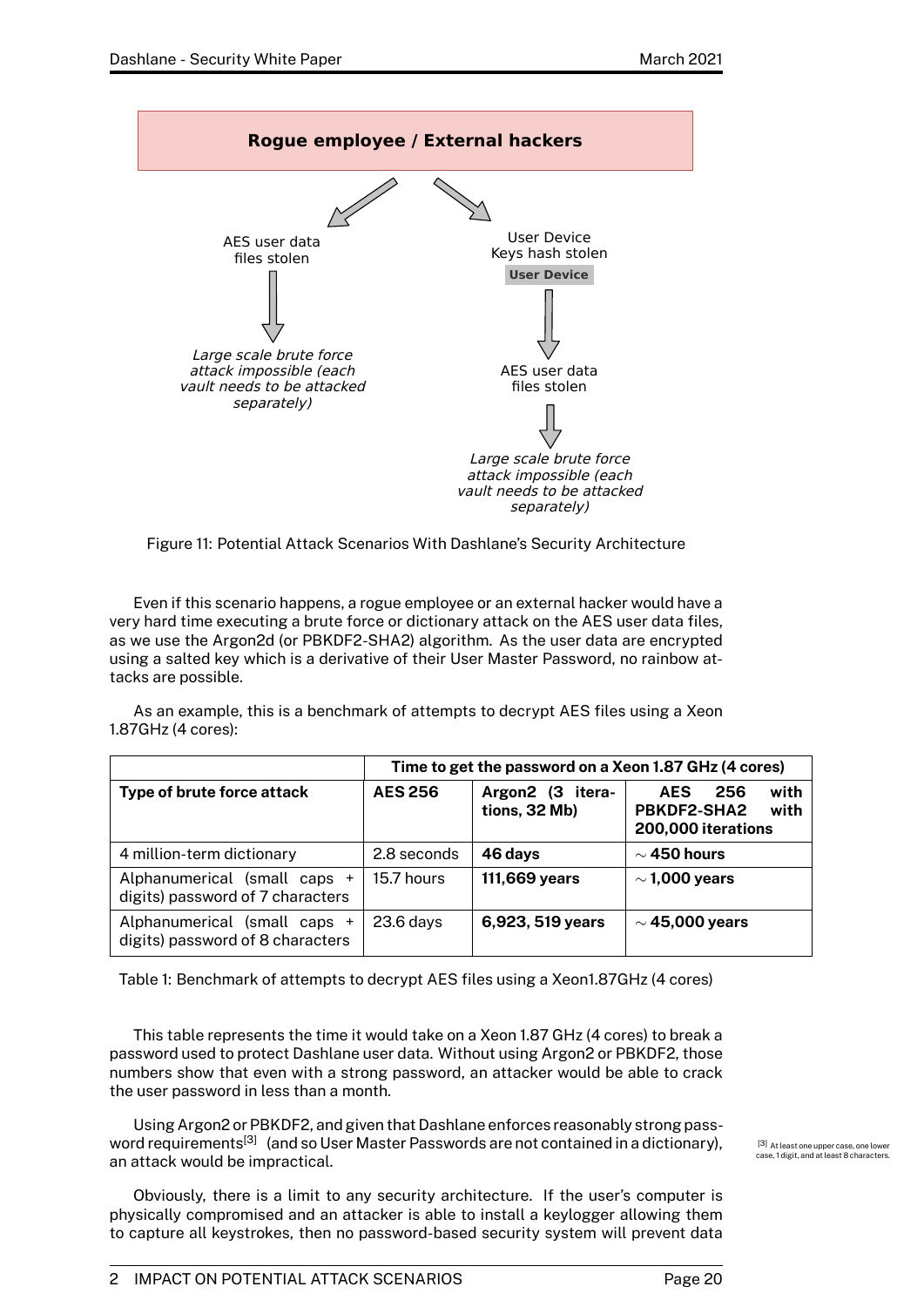theft or piracy. This is why the end user still remains responsible for physically protecting their computer from non-authorized access and for making sure they are not installing potentially infected software. Our point is that in any event, a Dashlane user is significantly more secure than if they store sensitive personal data in Word or Excel documents, uses their memory or a system that necessitates weak password patterns, or stores passwords in their browser caches.

### <span id="page-20-0"></span>**2.4 Anti-Clickjacking Provisions**

In order to protect Dashlane users from rogue websites that would attempt to use clickjacking tactics or other JavaScript based attacks to extract data from the Dashlane application, we have made sure none of the webpage-based interactions involving user data unrelated to this website use JavaScript.

The popups used to trigger form-filling on a webpage uses various browser security APIs to prevent control from the JavaScript of the visited page. As a result, a rogue website cannot trigger a click that would cause Dashlane to believe that the user has actually clicked, and therefore, cannot extract information unless the user explicitly clicks in the field.

#### <span id="page-20-1"></span>**2.5 Same-origin Policy**

Dashlane automatically logs users into websites. In order to avoid providing user's information to rogue websites, the same-origin policy is always respected.

First, a credential saved by Dashlane when it has been used on a website with the URL of *mysubdomain.mydomain.com* will not be automatically filled on another website with the URL of myothersubdomain.mydomain.com. This prevents the credential of a specific website from being provided to another website which would share the same top-level domain name.

Also, a credential saved by Dashlane when it has been used on a website with a URLbeginning with https will not be automatically filled on another website with a URL beginning with http.

### <span id="page-20-2"></span>**2.6 Memory Protection**

A problem can arise if an attacker takes control of the user's client device. In that scenario, the attacker could retrieve the decrypted user data from the memory.

This is an extreme scenario as, in that case, the attacker can take control of many parts, including adding a keylogger to capture the Master Password.

- Mobile operating systems (Android, IOS) ensure that no process can ever access the memory of another process and *are not directly affected.*
- Sandboxed process: Windows store or Mac app store apps *can't access other process memory, either.*
- Non-Sandboxed desktop apps are an issue. They can access memory with classic system API (CreateRemoteThread, ReadProcessMemory, WriteProcessMemory on Windows) or classic debugging tools.
- On Windows, Dashlane binaries are compiled with ASLR enabled.